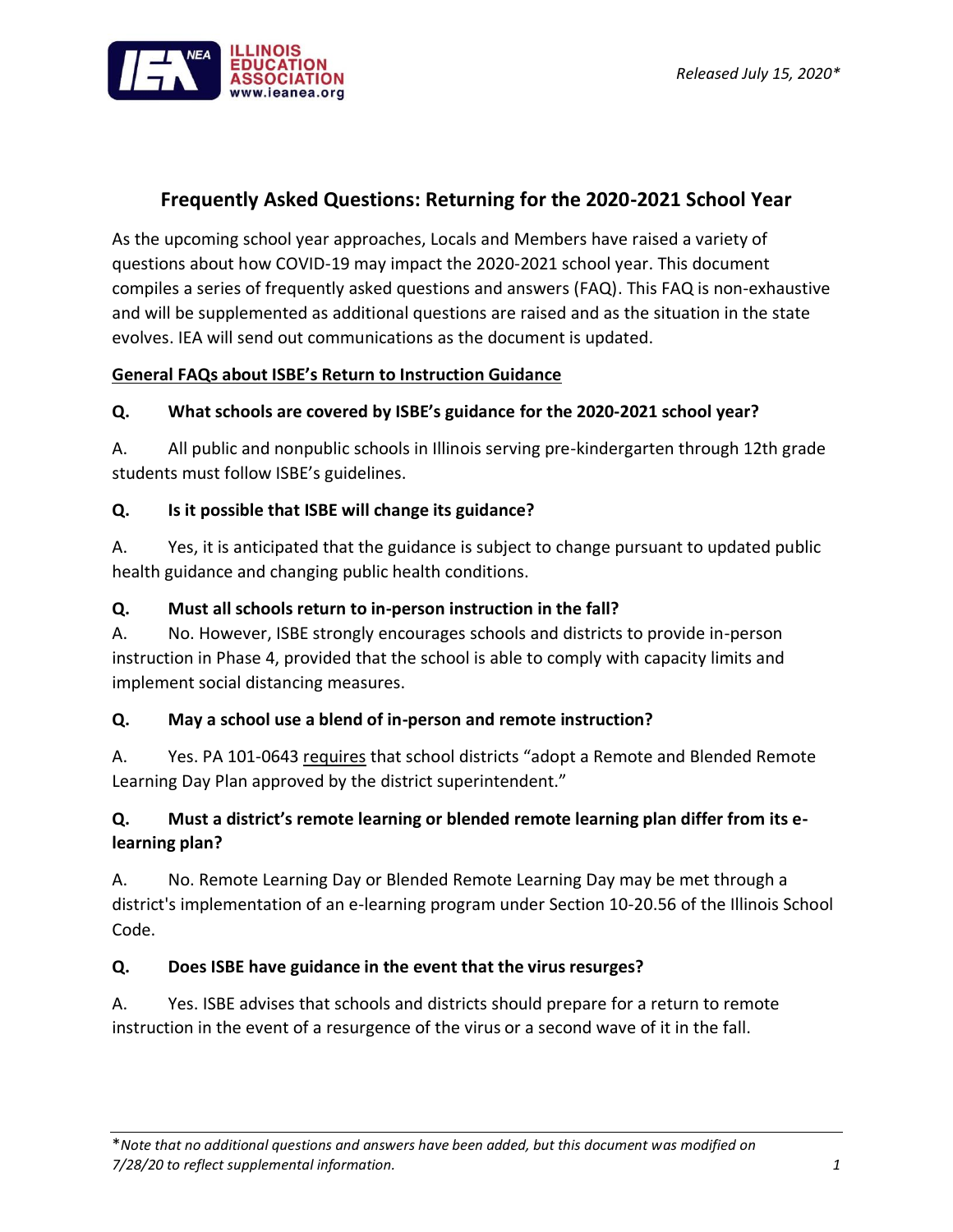# **Q. Does ISBE have any recommendations about how districts should undertake planning for the 2020-2021 School Year?**

A. Yes. ISBE recommends that Districts form a diverse Planning Team to prepare for a return to in-person instruction in compliance with [IDPH guidelines](https://www.isbe.net/Documents/Part-3-Transition-Planning-Phase-4.pdf)**.**

# **Q. Does ISBE have recommendations about who should be on a District's Planning Team?**

A. Yes. ISBE recommends that Planning Teams include key stakeholders and staff that, at a minimum, may represent the following categories, where applicable: administrators; educators; school support personnel, including nurses, counselors, social workers, psychologists, and speech-language pathologists; paraprofessionals; non-licensed staff; students; and families.

### **Q. What does ISBE recommend that the Planning Team Do?**

A. Planning Teams may develop a Remote and Blended Remote Learning Day Plan that is clear and accessible to all stakeholders. ISBE also advises that the Planning Team regularly consult with local public health officials.

# **Q. What is required in a District's Remote and Blended Remote Learning Day Plan?**

A. PA 101-0643 requires each Remote and Blended Remote Learning Day Plan to address the following:

a) How to make remote instruction accessible to all students enrolled in the district;

b) When applicable, a requirement that the Remote Learning Day and Blended Remote Learning Day activities reflect the Illinois Learning Standards;

c) How students can confer with an educator, as necessary;

d) The unique needs of students in special populations, including, but not limited to, students eligible for special education under Article 14; students who are English Learners, as defined in Section 14C-2; students experiencing homelessness under the Education for Homeless Children Act; or vulnerable student populations;

e) How the district will take attendance and monitor and verify each student's remote participation; and

f) Transitions from remote learning to on-site learning upon the State Superintendent's declaration that Remote Learning Days and Blended Remote Learning Days are no longer deemed necessary.

### **Q. Is there a clock hour requirement for a Remote or Blended Remote Learning Day?**

A. PA 101-0643 waives the clock hour requirement when the Governor has declared a disaster due to a public health emergency. However, the law allows the State Superintendent to institute a clock hour requirement. As of DATE, the State Superintendent has determined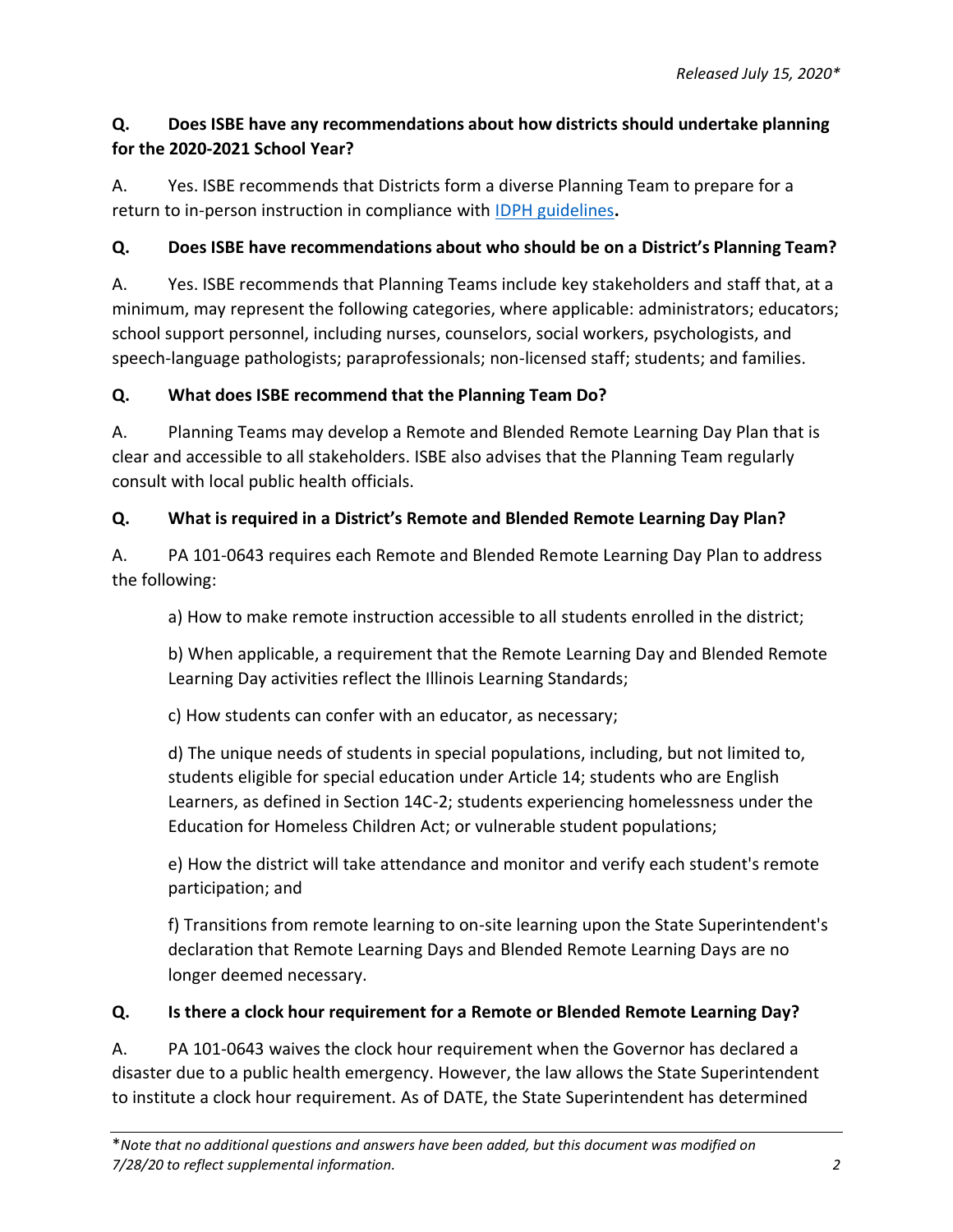that Remote and Blended Remote Learning Plans must ensure that at least 5 clock hours of a combination of instruction and school work for each student participating in Remote or Blended Remote Learning Days occurs.

# **Q. What kinds of activities can count towards clock hours for a Remote or Blended Remote Learning Day?**

A. Learning activities may include, but are not limited to, in-person instruction, the teacher delivering instruction via recorded video or synchronous platform, remote small group work via breakout room or conference call, independent/flexible student work time, and virtual/telephone teacher-student check-ins.

# **Q. Are educational employers expected to maintain social distancing (6 feet between individuals) at all times?**

A. ISBE advises that social distancing maintained as much as possible. However, the guidance does not require educational employers to guarantee at 6-foot distance between individuals at all times.

# **EMPLOYEE SPECIFIC ISSUES**

# **Q. Can the employer ask questions about issues that may impact an employee's ability to work next school year?**

A. Yes. According to EEOC guidance, an employer may ask non-disability related questions aimed at addressing potential staffing issues in the event of a pandemic. These questions may inquire about access to child care; access to transportation for work; lack of access to services needed for dependents in the household and whether the employee or someone in the household is at higher risk for contracting pandemic influenza. The EEOC advises the employer to ask about these issues in one question and ask the employee to answer "yes" or "no" without asking the employee to identify which issues apply. An example of such a survey follows: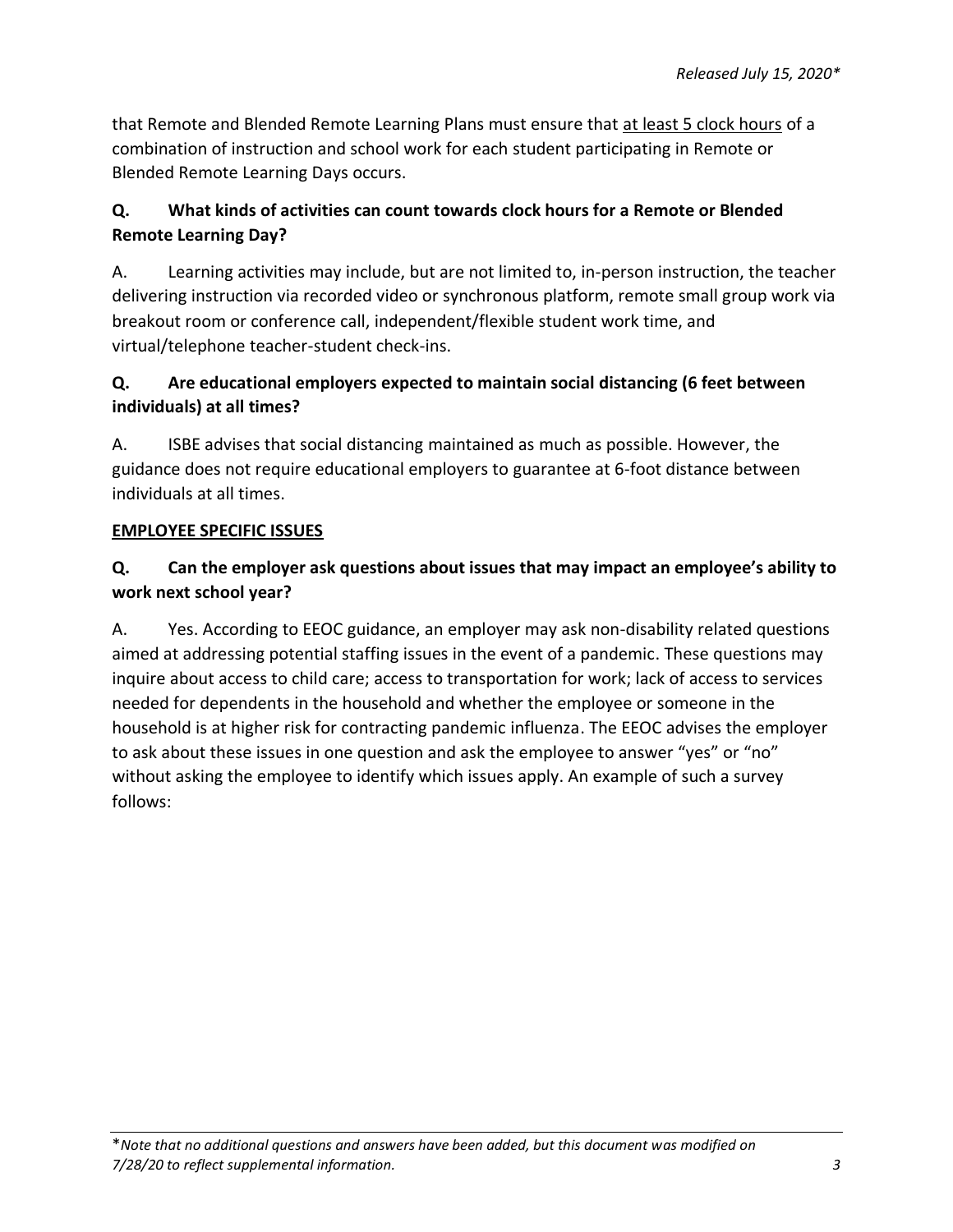Directions: Answer "yes" to the whole question *without specifying the factor that applies to you*. Simply check "yes" or "no" at the **bottom of the page**.

 **In the event of a pandemic, would you be unable to come to work because of any one of the following reasons:**

- If schools or day-care centers were closed, you would need to care for a child;
- If other services were unavailable, you would need to care for other dependents;
- If public transport were sporadic or unavailable, you would be unable to travel to work; and/or;
- If you or a member of your household fall into one of the categories identified by the CDC as being at high risk for serious complications from the pandemic influenza virus, you would be advised by public health authorities not to come to work (e.g., pregnant women; persons with compromised immune systems due to cancer, HIV, history of organ transplant or other medical conditions; persons less than 65 years of age with underlying chronic conditions; or persons over 65).

 **Answer: YES\_\_\_\_\_\_ , NO\_\_\_\_\_\_\_**

#### **Q. Does the survey need to be anonymous?**

A. No. An employer is not required to collect answers anonymously, however, you should not be asked to disclose your answers publicly. The employer is still required to maintain the confidentiality of any medical information it acquires about employees.

# **Q. May an employer specifically ask an employee whether they have a medical condition that makes them susceptible to the virus?**

A. No. An employer cannot explicitly ask an employee who is not displaying COVID-19 symptoms whether they have a medical condition that makes them more susceptible to the virus. That said, please note that an employer can ask that question among a list of others so long as the employer is not requesting a specific answer about a medical condition. (See example survey above)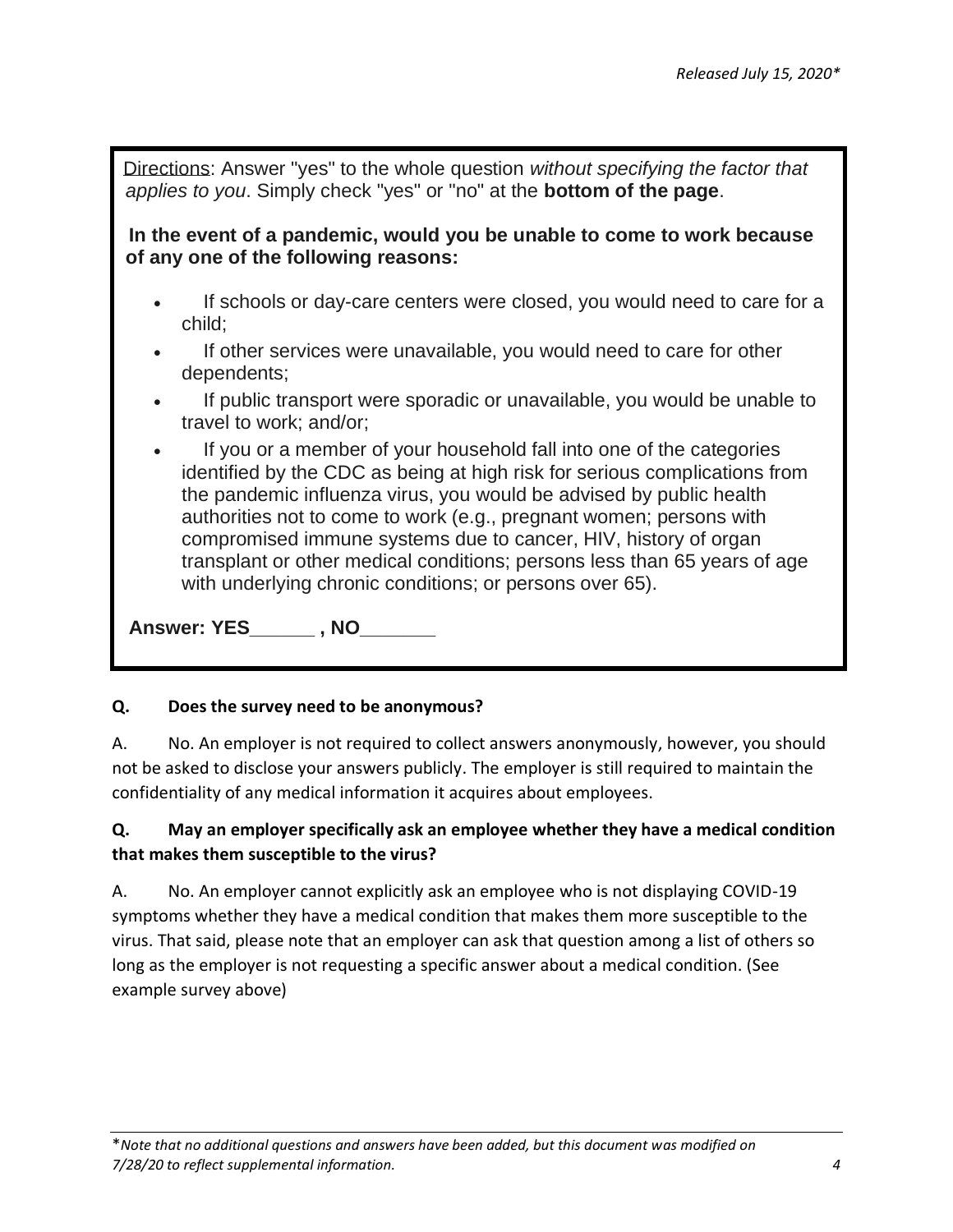# **Q. May an employer require an employee to leave the premises if they are displaying COVID-19 type symptoms**?

A. Yes. The CDC states that employees who become ill at work with symptoms consistent with COVID-19 symptoms should leave the workplace. It is our position that, if employees are asked by the employer to leave the workplace in order to obtain a medical diagnosis, that time should be counted as administrative absence pending a fitness for duty examination.

# **Q. May an employer ask about the type of symptoms an employee is experiencing?**

A. Yes. An employer may ask if an employee is experiencing COVID-19 symptoms, such as fever, chills, cough, shortness of breath, or sore throat**.** Any information that an employer collects about an employee's symptoms needs to be maintained in a confidential medical file in compliance with the Americans with Disabilities Act (ADA).

### **Q. May an employer require employees to submit to a temperature screening?**

A. Yes. In times of a pandemic, an employer may require employees to submit to a temperature screening. Temperature screenings results are medical information and subject to ADA confidentiality requirements.

# **Q. May an employer ask about potential exposure to COVID-19 if that employee has traveled?**

A. Yes. If the CDC or state or local health departments indicate that individuals who traveled to certain locations should remain at home for a certain period of time, an employer may ask if employees have traveled to such locations. It does not matter if the travel was for personal reasons.

# **Q. May an employer impose conditions for an employee to return to work if they have traveled to a high-risk location as determined by the CDC, state, or local health department?**

A. Yes. Employers may follow the advice of the CDC and state/local public health authorities regarding information needed to permit an employee's return to the workplace after visiting a specified location, whether for business or personal reasons.

# **Q. May the employer require employees to engage in certain routines or practices aimed at infection control such as handwashing, coughing and sneezing etiquette, tissue disposal, utensil disposal, etc.?**

A. Yes. An employer may require employees to engage in hygiene routines and practices for the purpose of infection control.

### **Q. Can the employer require employees to wear a face covering?**

A. Yes. During a pandemic, an employer may require an employee to wear personal protective equipment aimed at limiting the spread of a virus such as a face covering.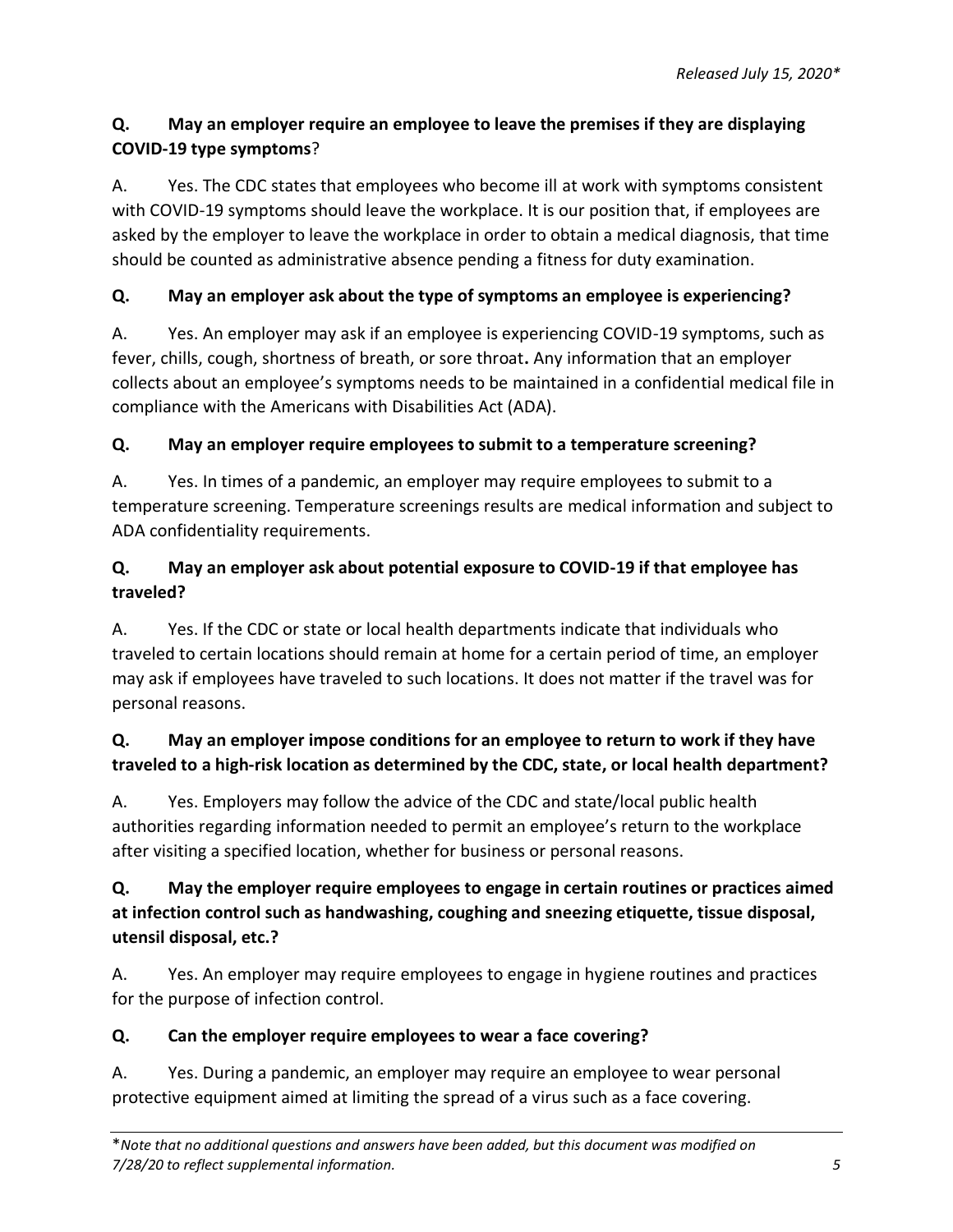If an employee has a medical condition that prevents them from wearing a face covering, they may notify the employer to engage in the process of determining if there is a reasonable accommodation/alternative to wearing a face covering.

For Pre-K through 12, except when eating or during band, ISBE requires all individuals to wear face coverings in school buildings even where social distancing can be maintained.

For Higher Education, employees are expected to wear face coverings when on campus except when working in their personal office space, if available.

# **Q. Can an employer discipline an employee who refuses to wear a face covering?**

A. Absent a prior notification that an employee has a medical condition that prevents them from wearing a face covering safely and requires a reasonable accommodation, an employer may take an employment action if the employee refuses to wear a covering. A local union should be mindful of any employer enacted policy that addresses face covering requirements and make sure that the employer communicates the policy to staff. A local should also take time to review any language it has in its collective bargaining agreement regarding discipline in the event that an employee is disciplined for allegedly violating any face covering policy.

# **Q. What should be done if a supervisor tells employees that they are not allowed to wear a face covering?**

A. Face coverings are required by state mandate and pursuant to guidance issues by ISBE, IHBE, and ICCB. If an employee is medically able to sustain use of a facial covering, a supervisor should not be preventing the employee from wearing one. ISBE has stated there *might* be very narrow circumstances where seeing an instructor's mouth might be necessary for instruction and that instruction cannot happen via remote means.

# **Q. May an employer send a general message encouraging employees to inform it of the need for a reasonable job accommodation if an employee has a medical condition that puts them at higher risk for life-threatening COVID-19 complications?**

A. Yes. So long as the employer is not making these inquiries on an individual basis. Requests for reasonable job accommodations are done on an individualized basis. While there is no time limitation on when an employee can ask for a reasonable job accommodation, presenting the request in advance of the school year increases the chance the request will be assessed and implemented before the school year begins.

# **Q. Can the employer require all employees to get a COVID-19 vaccine when it becomes available?**

A. No. An employee may be entitled to an exemption from a mandatory vaccination requirement based on an ADA disability or sincerely held religious belief or practice under Title VII of the Civil Rights Act of 1964 that prevents them from receiving the vaccine. This would be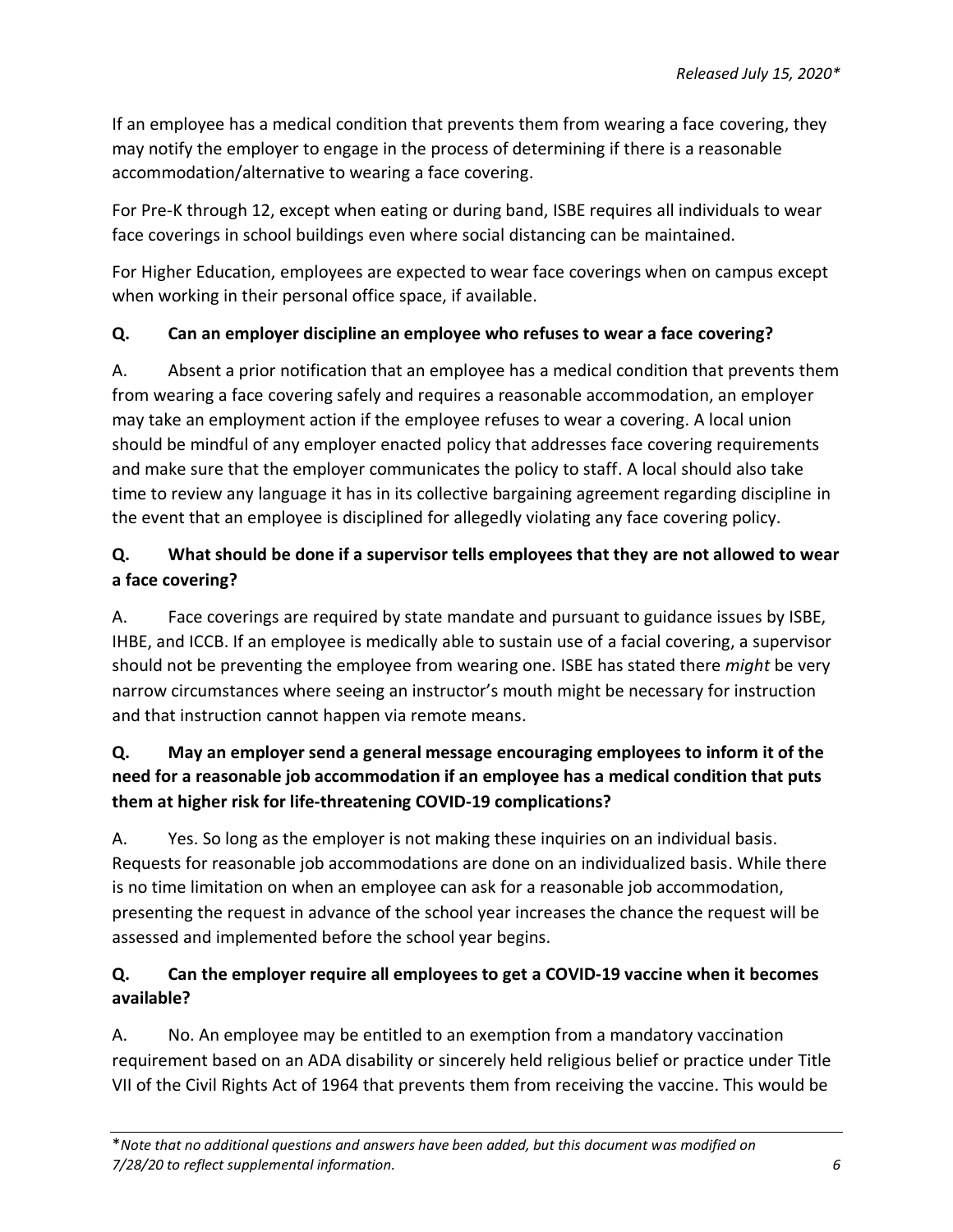a reasonable accommodation barring undue hardship (significant difficulty or expense) to the employer.

# **Q. Do employees with a medical condition that increases their risk factors for COVID-19 complications have the right to receive a job modification?**

A. Possibly. Many individuals with medical conditions that never impacted their ability to work in schools now find that doing so poses a significant health risk. The ADA, requires employers to provide reasonable accommodations to qualified individuals with a disability *unless* doing so would provide an undue hardship. A reasonable accommodation is a modification to the job or work environment that enables an individual with a disability to perform the essential functions of the job. An employee with a medical condition which they believe requires a reasonable accommodation may contact their employer to request accommodation.

# **Q. How do I know if my employer is subject to the ADA?**

A. All employers, including state and local government employers, with 15 or more employees, are subject to the ADA.

# **Q. What does it mean to be disabled under the ADA?**

A. It means that the individual has a substantial impairment, one that significantly limits or restricts a major life activity such as hearing, seeing, speaking, walking, breathing, performing manual tasks, caring for oneself, learning, or working. Such impairments may be permanent or temporary. To be covered by the ADA, an employee must have a qualifying disability and be qualified to perform the essential functions or duties of a job, with or without an accommodation.

# **Q. What happens after an employee requests an accommodation under the ADA?**

A. Under the ADA, the employer must consider the request and engage in an interactive process with the employee to try and find a suitable accommodation. An employee making a request for a reasonable accommodation may notify their local union and seek any assistance necessary navigating the process with the employer. Requests for accommodations are assessed on a case-by-case basis.

# **Q. What kind of information may an employer request to support a request for an accommodation?**

A. While the ADA does not require an employee to present medical information at the time the employee requests the accommodation, it allows the employer to ask for medical documentation to support the request. The information requested should be relevant to determining whether the employee has a qualifying disability. An employee's medical provider should be able to assist the employee in providing that information along with possible accommodation options.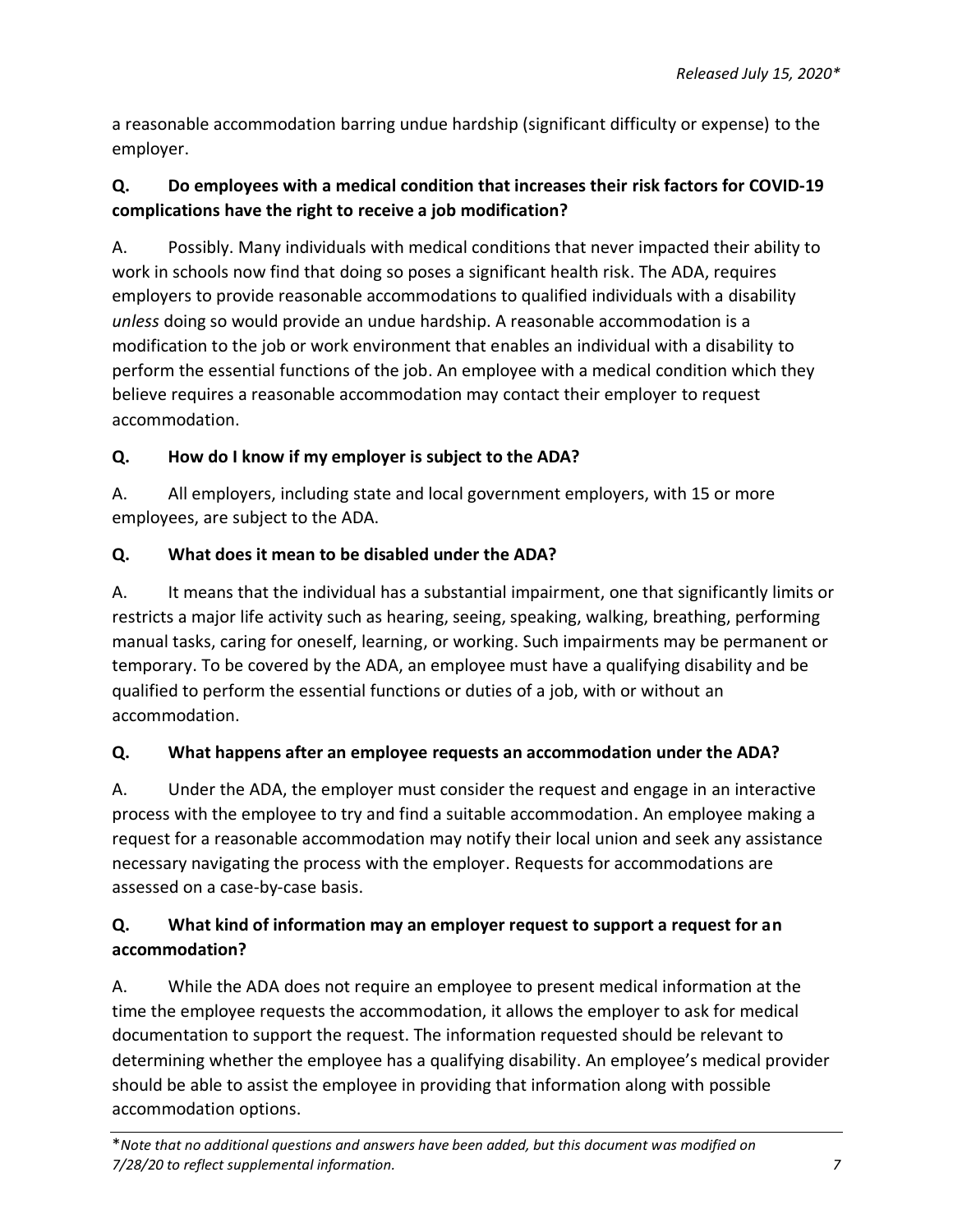## **Q. If the employee demonstrates a need for an accommodation under the ADA, does the employee have a right to the specific accommodation requested?**

A. No. Employers can, but are not required to, provide the specifically requested accommodation. Engaging in the interactive process may identify alternative accommodations that may be appropriate for the situation. If the interactive process determines that providing an accommodation places an undue hardship upon the employer, the accommodation is not required. An employee should notify their local union if they believe the employer improperly denied a request for a reasonable accommodation. An employee who is denied an accommodation should ask the employer for an explanation as to the basis for the denial.

# **Q. Individuals over 65 are considered to be at higher risk for life-threatening COVID-19 complications. Can an employee's age alone be enough to qualify them for an accommodation under the ADA?**

A. Probably not. Age, as a sole factor, does not constitute a disability. An employer is not required to provide an employee an accommodation because they are older, but it may do so voluntarily.

# **Q. Does pregnancy qualify as having a disability?**

A. Pregnancy is not a disability. However, having a pregnancy-related medical condition might constitute a disability under the ADA or Illinois Human Rights Act (IHRA). The Pregnancy Discrimination Act (PDA) requires that employees affected by childbirth, pregnancy, or a related medical condition be treated the same as other employees with similar limitations.

That said, Illinois' Pregnancy Accommodation Act (IPAA) can provide employees access to a reasonable accommodation even if their pregnancy condition does not constitute a disability under the ADA. The IPAA provides an expansive list of possible accommodations for pregnant employees. Similar to the ADA, the IPAA requires the employer to engage in a meaningful conversation with the employee to determine if there is a reasonable accommodation that will allow the pregnant employee to perform the essential functions of the job. IPAA permits an employer to deny a request for a pregnancy-related accommodation only where granting the request presents an undue hardship.

# **Q. May an employee qualify for an accommodation on the basis that someone in their household has a medical condition that puts them at higher risk for lif-threatening COVID-19 complications?**

A. No. The ADA does not require an employer to grant an accommodation for the purpose of protecting someone in an employee's household or family. The ADA does protect employees from being treated differently than other employees or harassed because of their association with someone who is disabled.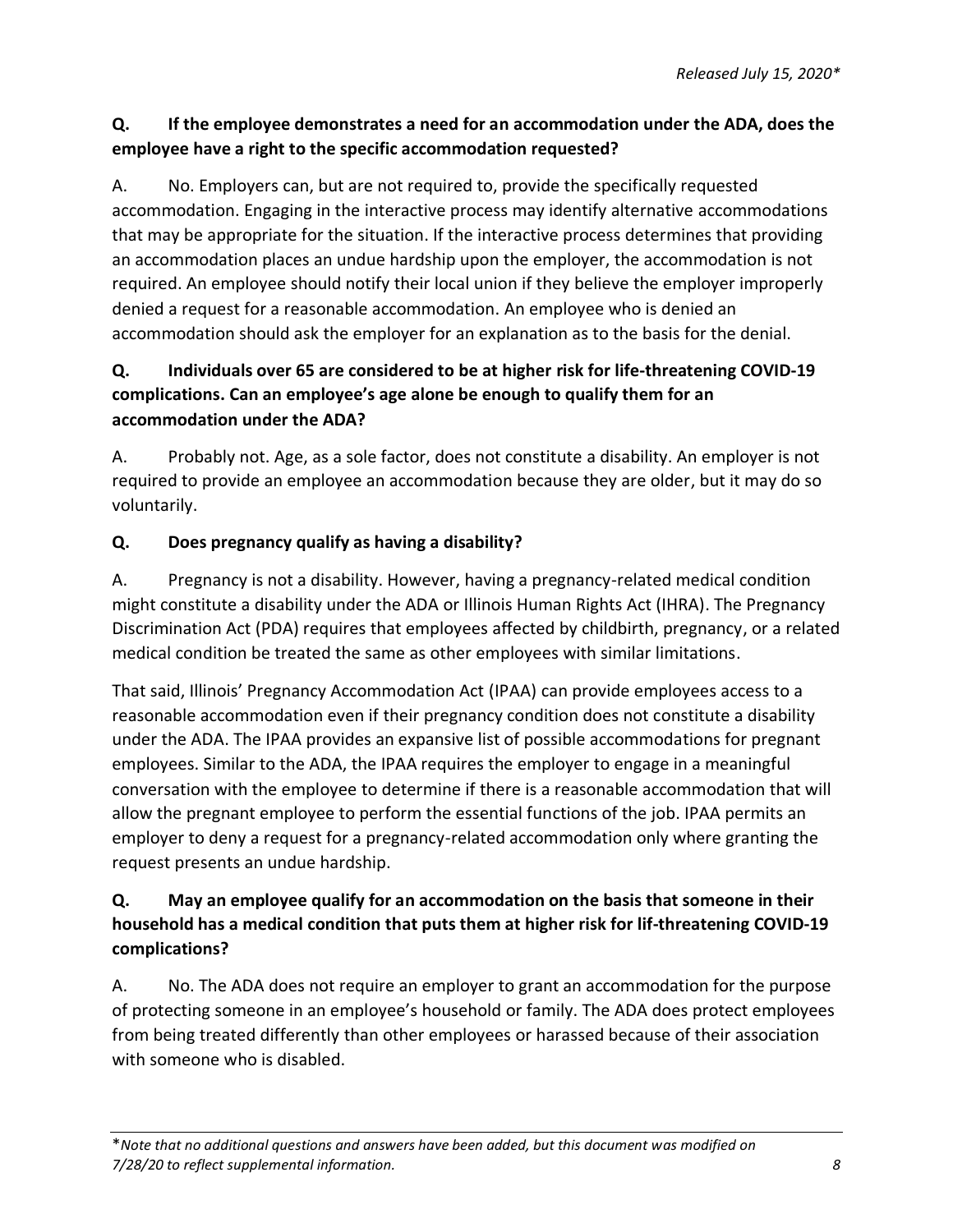# **Q. What are an employee's potential leave options if they cannot demonstrate a legal basis for an accommodation?**

A. Under the Families First Coronavirus Response Act (FFCRA), through December 31, 2020, employees may be eligible for paid emergency sick leave. This leave is available for use in the event that an employee cannot work due to a number of COVID-19-related reasons. These include the employee or a family member experiencing symptoms of COVID-19 or the employee is under quarantine or caring for someone under quarantine.

FFCRA leave is available for immediate use, regardless of how long an employee has been employed. Full-time employees are eligible for up to 80 hours (or 10 eight-hour days) of fully paid emergency leave (up to the higher of \$511 per day or the applicable minimum wage). Regular part-time employees are entitled to paid emergency sick leave equivalent to the number of hours regularly worked in a two-week period. There is also a formula for determining paid emergency sick leave for part-time employees with a variable schedule. **An employee is entitled to use FFCRA paid emergency leave prior to using any accrued benefit leave that may be applicable.** 

Two weeks of emergency paid leave under the FFCRA is also available for use if the employee's child's/children's (under the age of 18) childcare provider is unavailable or school is closed. This leave is paid at 2/3 of the regular rate of pay (up to the higher of \$200 per day or 2/3 of the applicable minimum wage). This leave is also available for immediate use, regardless of how long an employee has been employed.

Under the Family and Medical Leave Act of 1993 (FMLA), employees who have worked at least 1,250 hours in the preceding 12 months are eligible for up to 12 weeks of unpaid, job-protected leave for their own serious medical condition that prevents them from performing the essential functions of their job or to care for an immediate family member who has a serious medical condition. The FFCRA extends an additional 10 weeks of leave, paid at the 2/3 limitations in the previous paragraph, to employees who have worked at an employer for at least 30 days, for use if the employee's child's/children's (under the age of 18) childcare provider is available or school is closed.

Also, an existing collective bargaining agreement may have leave options which might apply (i.e. parental leave, leaves of absence, sick leave bank leave, personal leave, etc.). Local unions may try to negotiate additional options including use of partial sick days to reach 100% pay during emergency leave, use of a sick leave bank or other donated days, etc.

### **WORKIING CONDITIONS**

# **Q. Are waivers that ask an employee to waive liability against an employer for contracting COVID-19 legally enforceable?**

A. Likely not. Employees cannot waive the right to pursue a workers' compensation action against their employer, which is the likely the only venue where an employee could request a